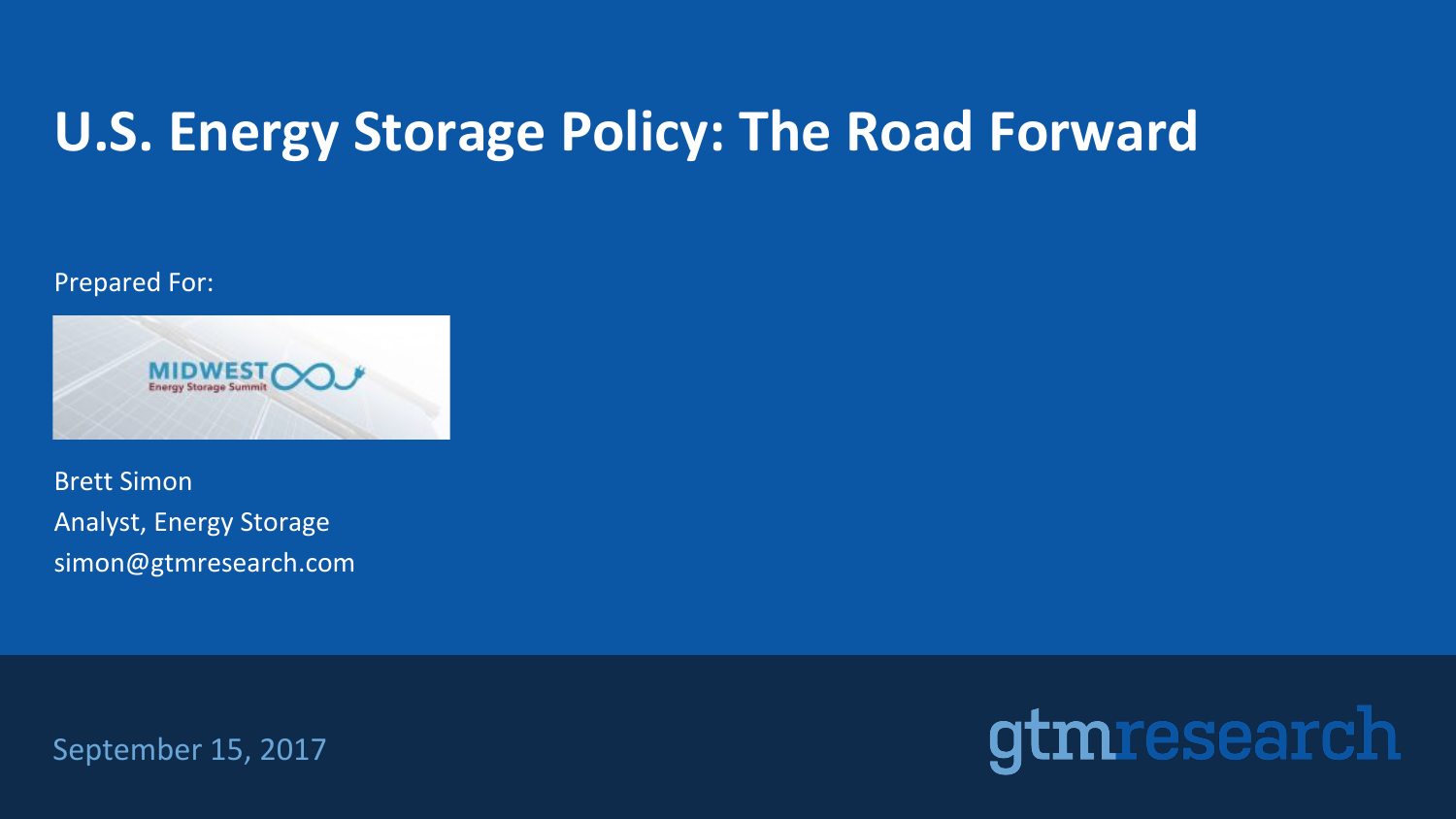## **1. Behind-the-Meter Policy**



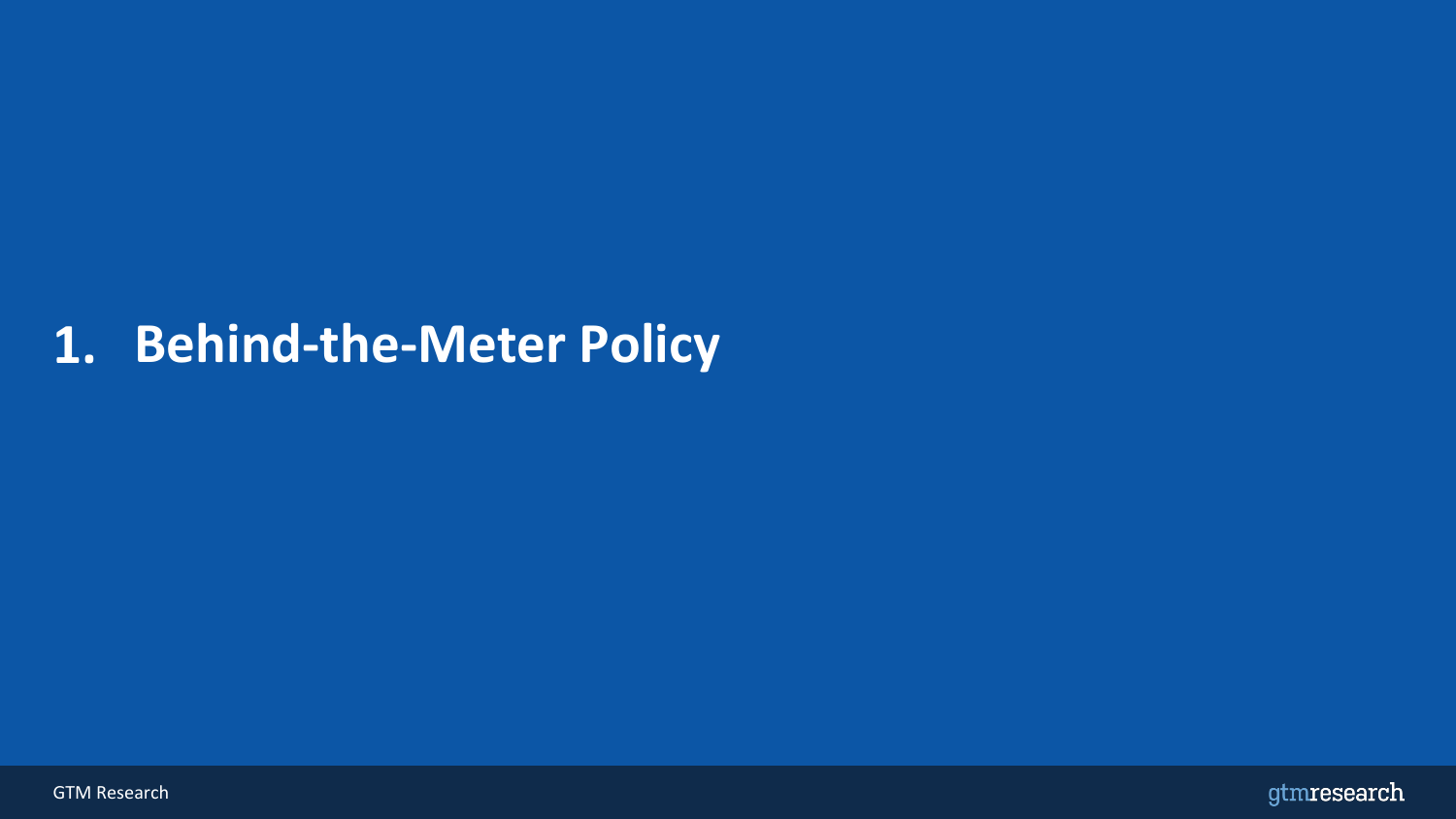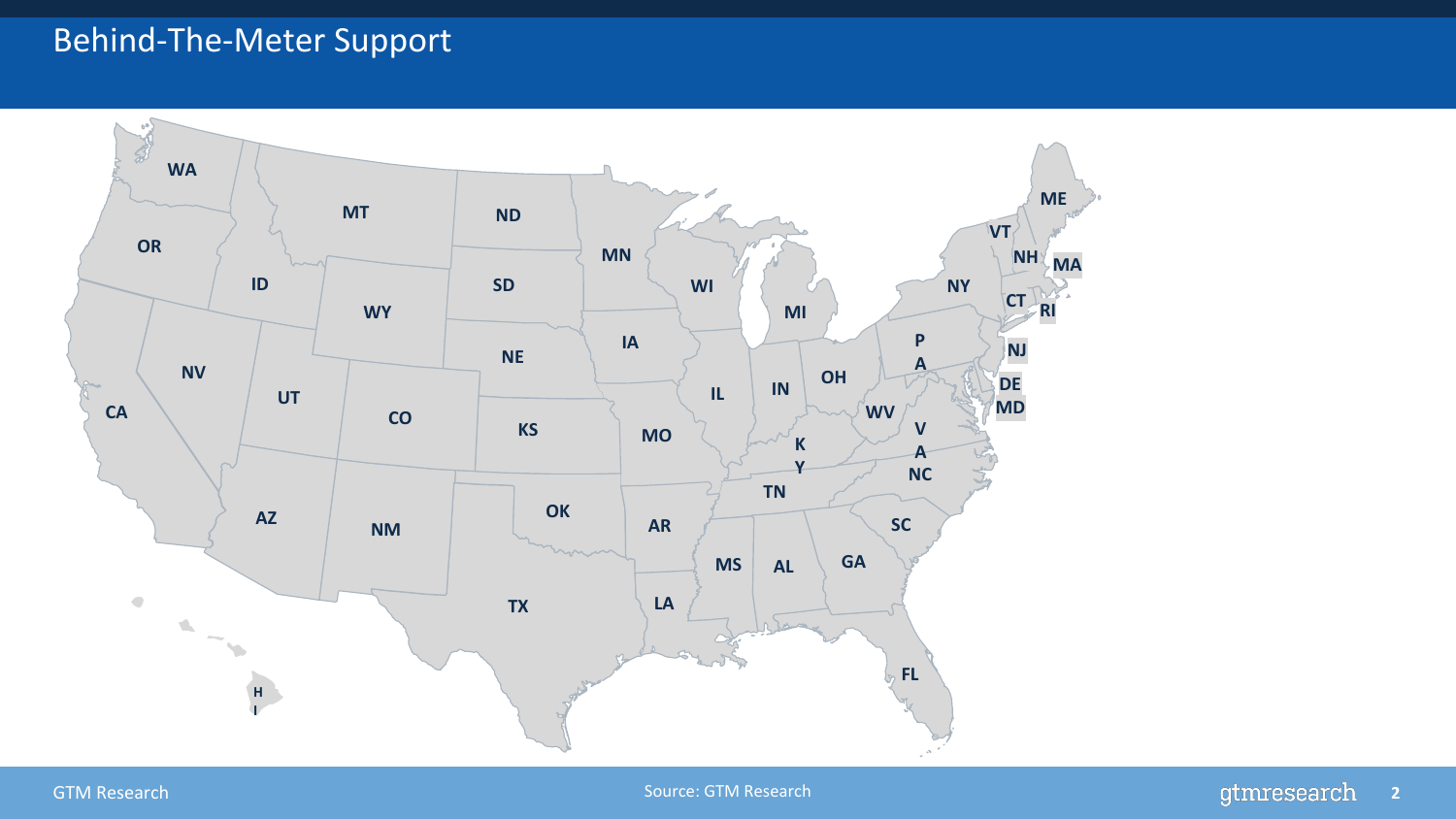Selected Active Policy/Regulatory Activity To Catalyze BTM Energy Storage



**Net Energy Metering/ Rate Reforms**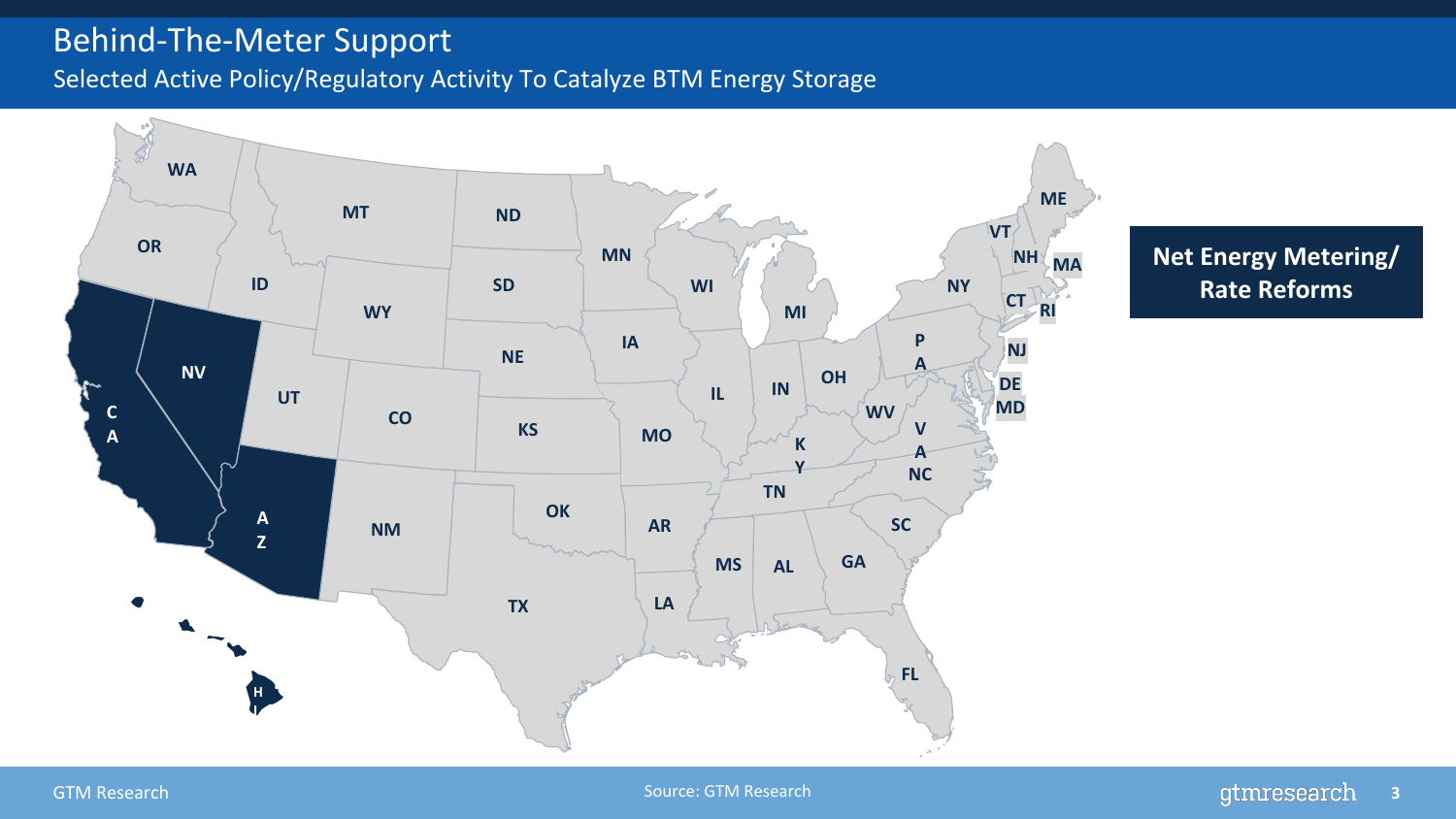Selected Active Policy/Regulatory Activity To Catalyze BTM Energy Storage



**Net Energy Metering/ Rate Reforms**

**Grid Services Pilots and Incentives**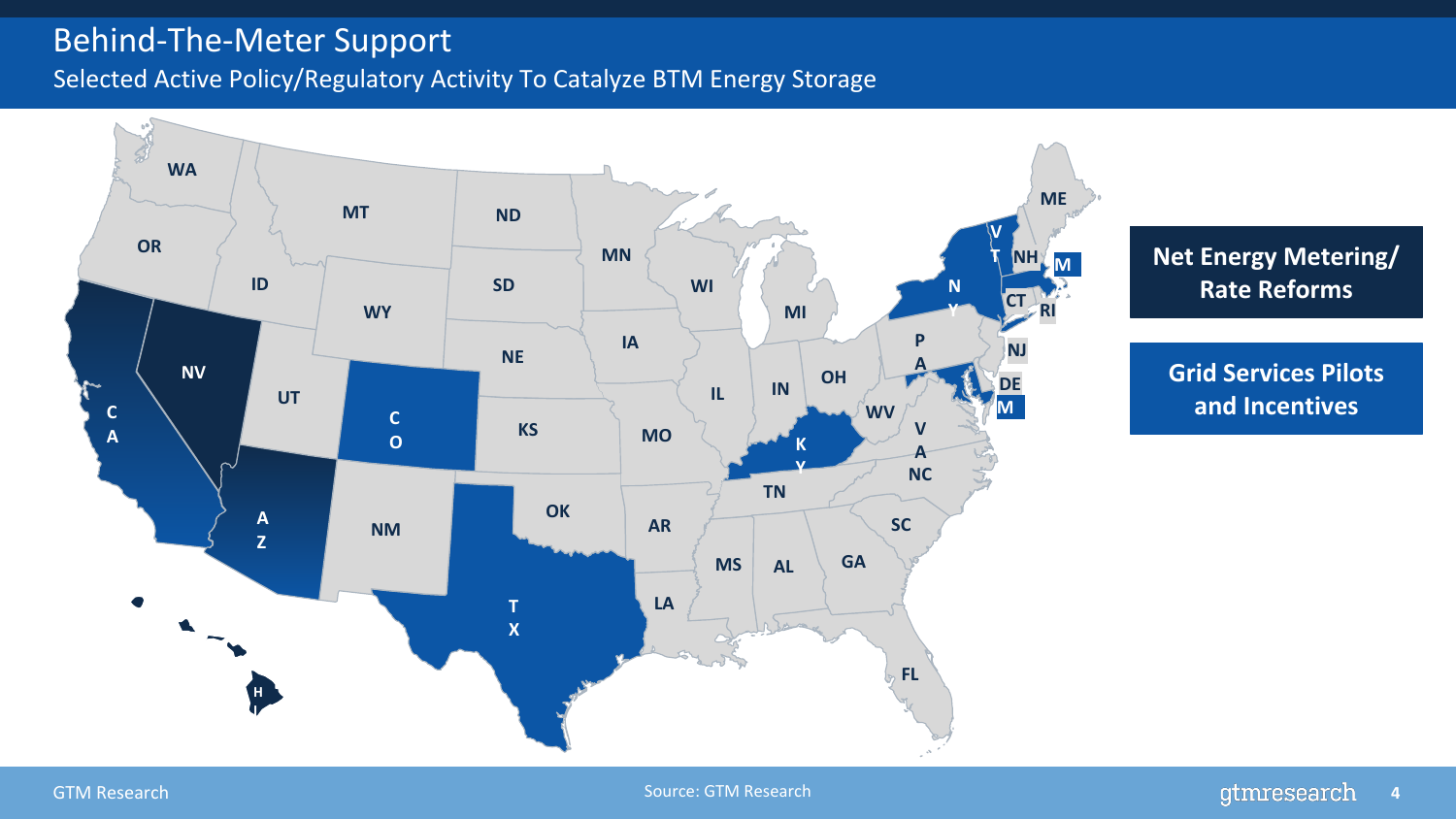Selected Active Policy/Regulatory Activity To Catalyze BTM Energy Storage

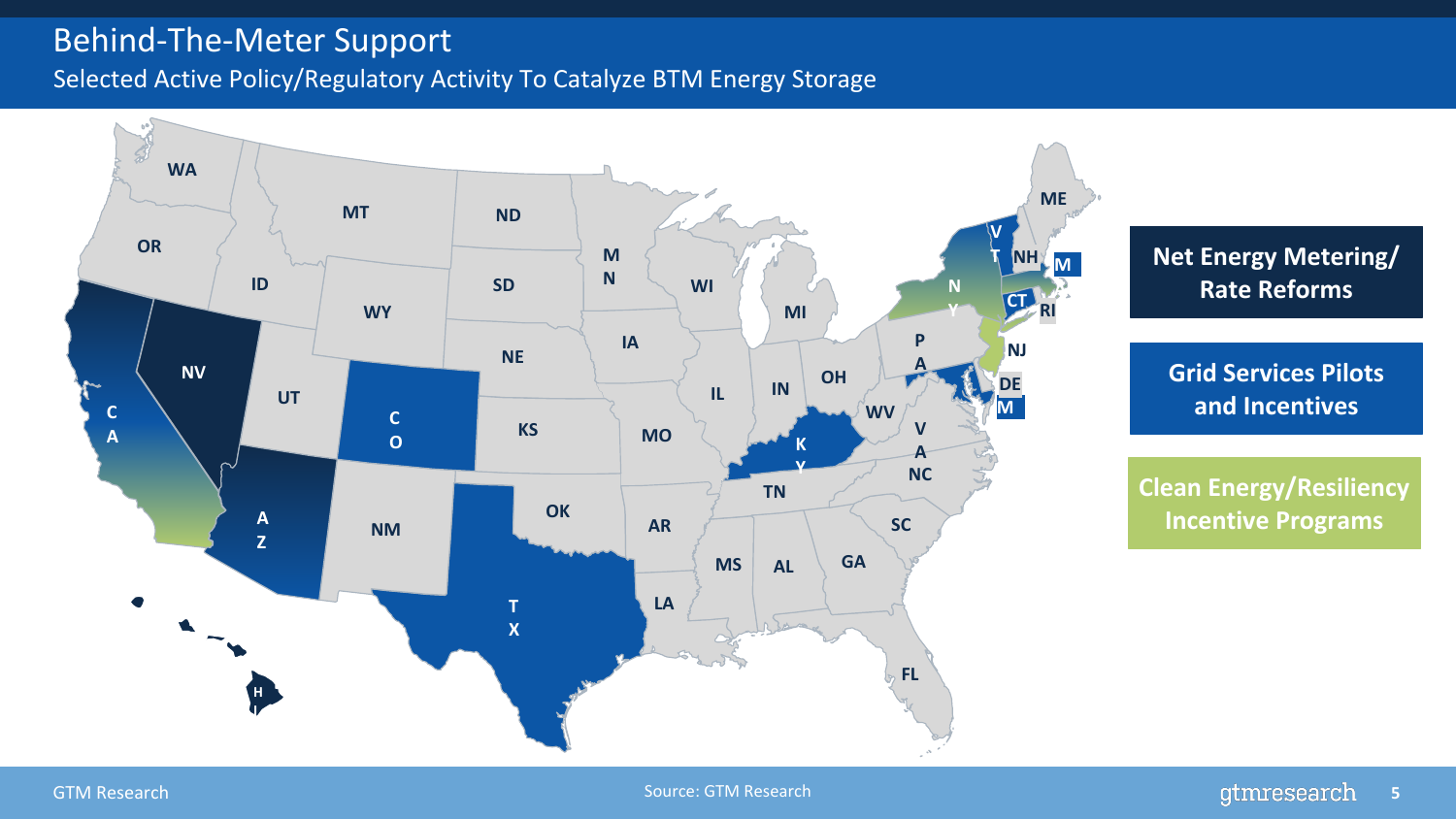Selected Active Policy/Regulatory Activity To Catalyze BTM Energy Storage

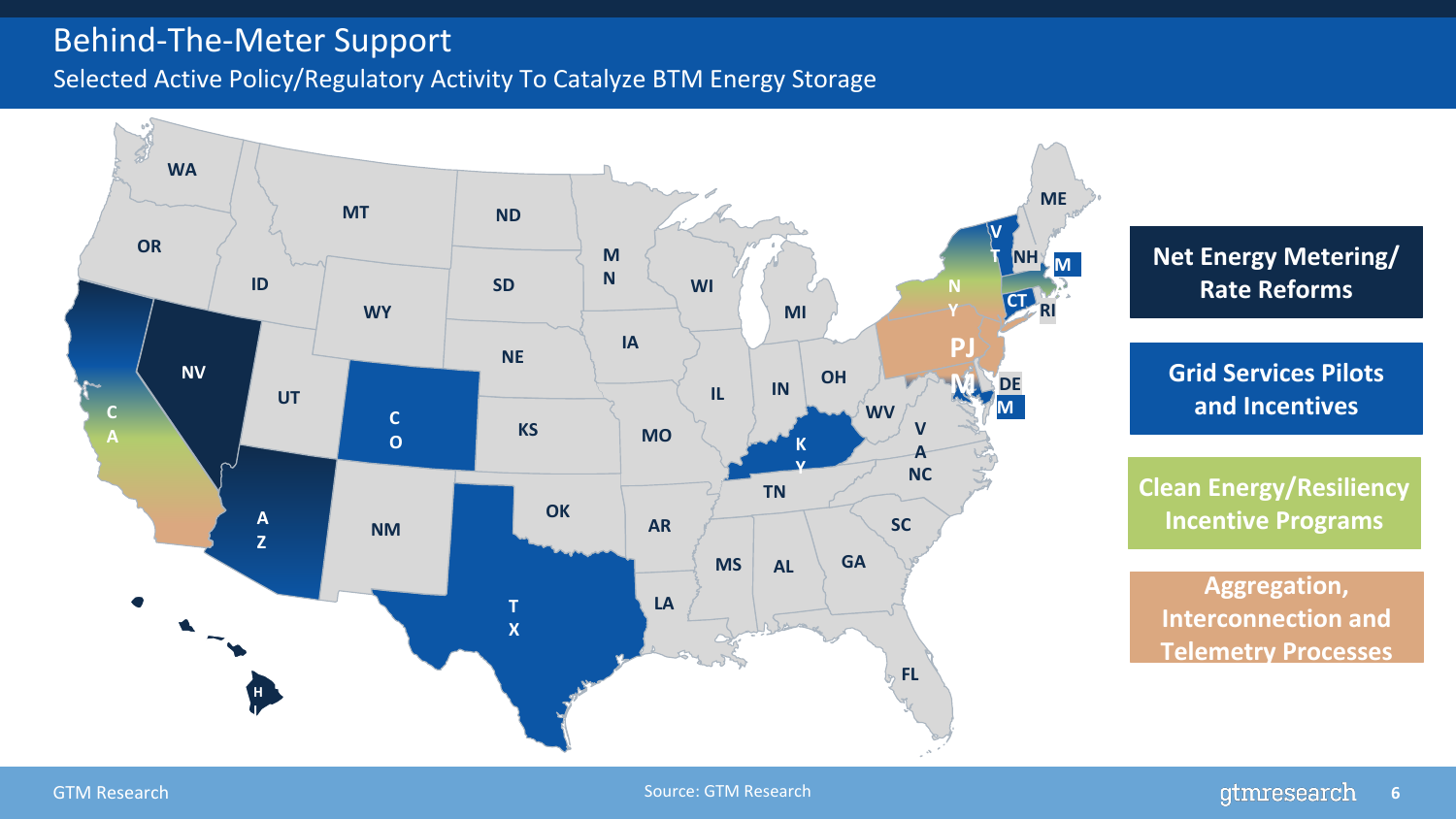### **2. Front-of-the-Meter Policy**



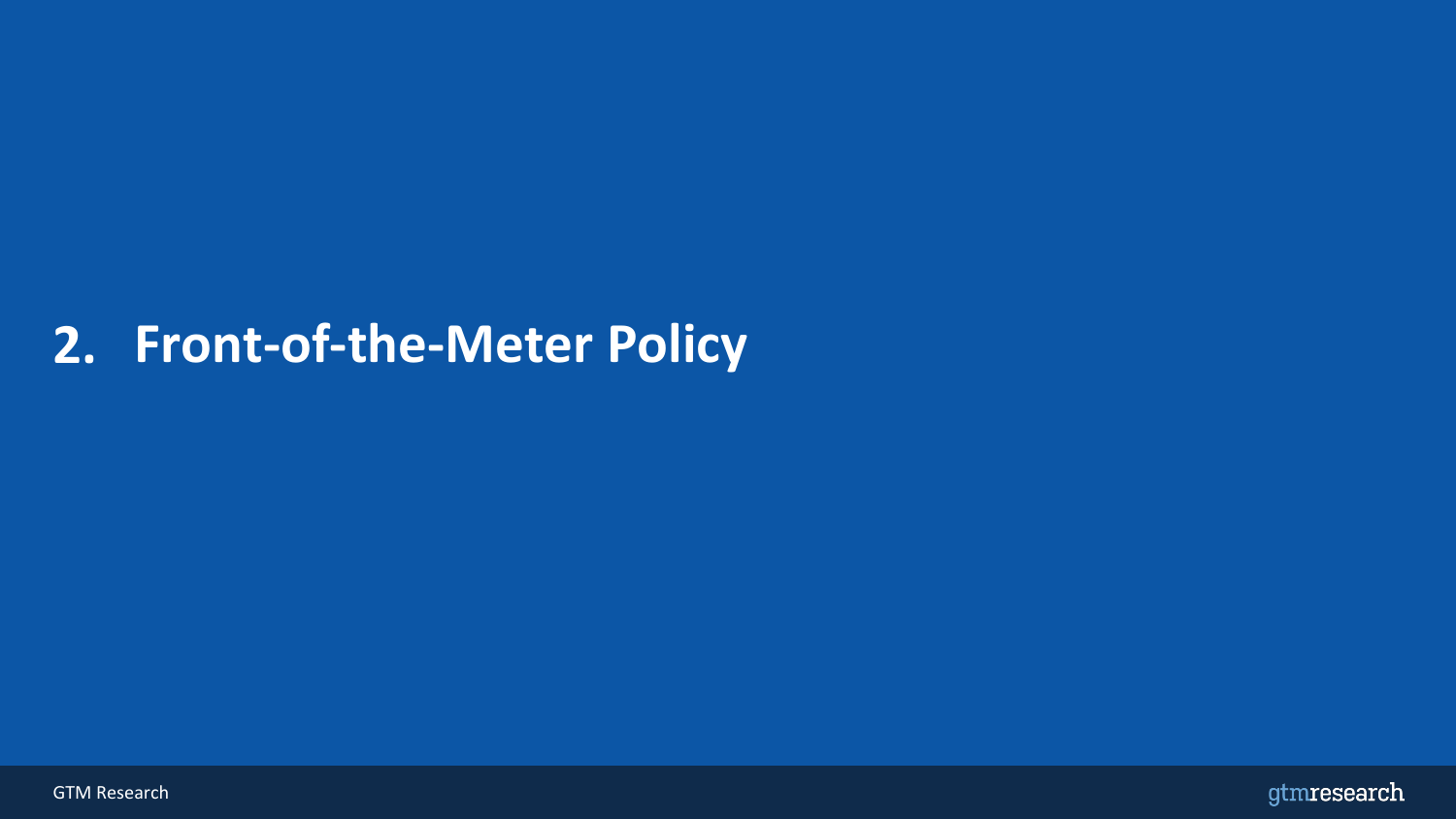### Front-of-Meter Support

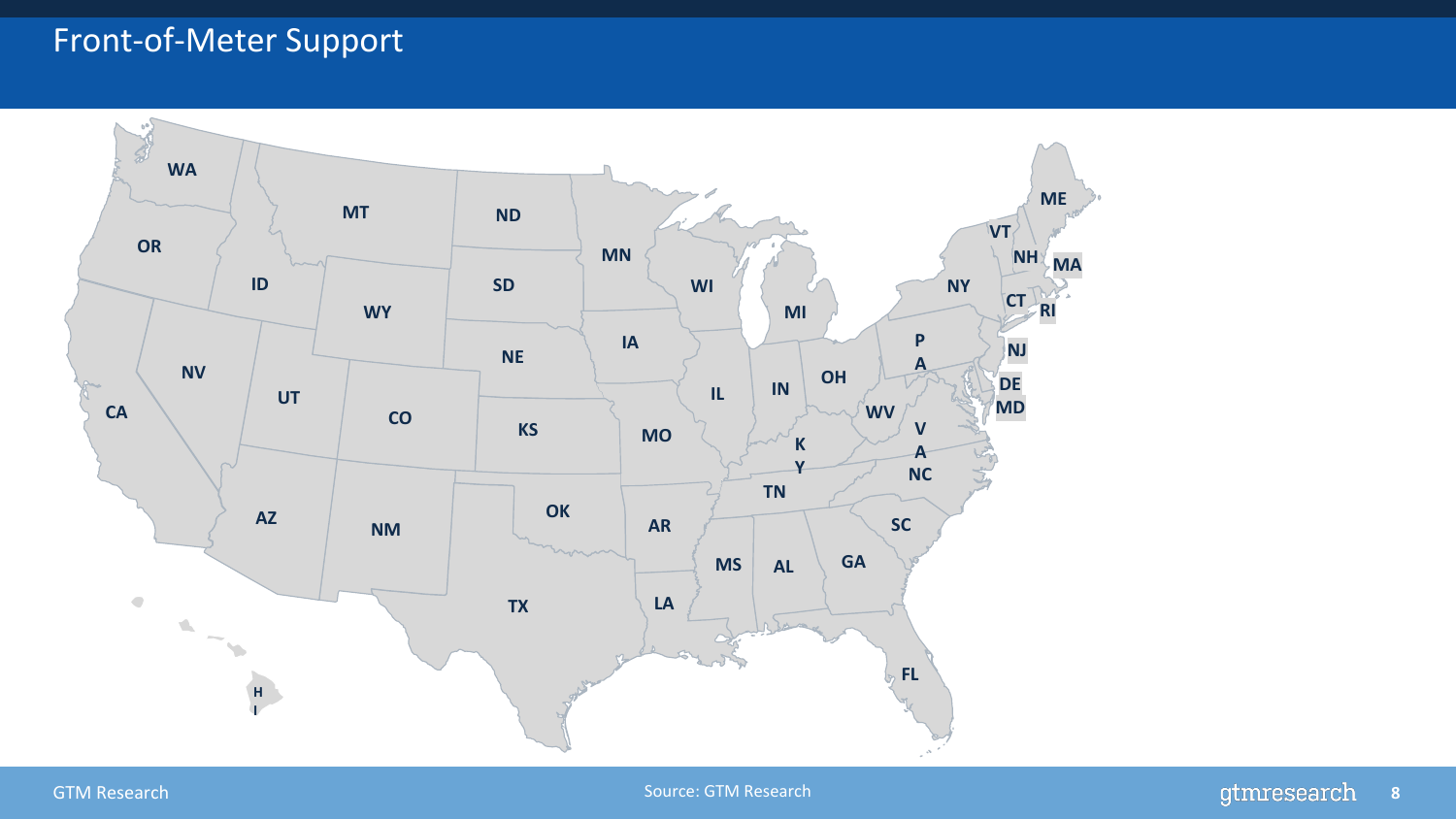### Front-of-Meter Nudges

Selected Active Policy/Regulatory Activity To Catalyze Grid-Scale Energy Storage

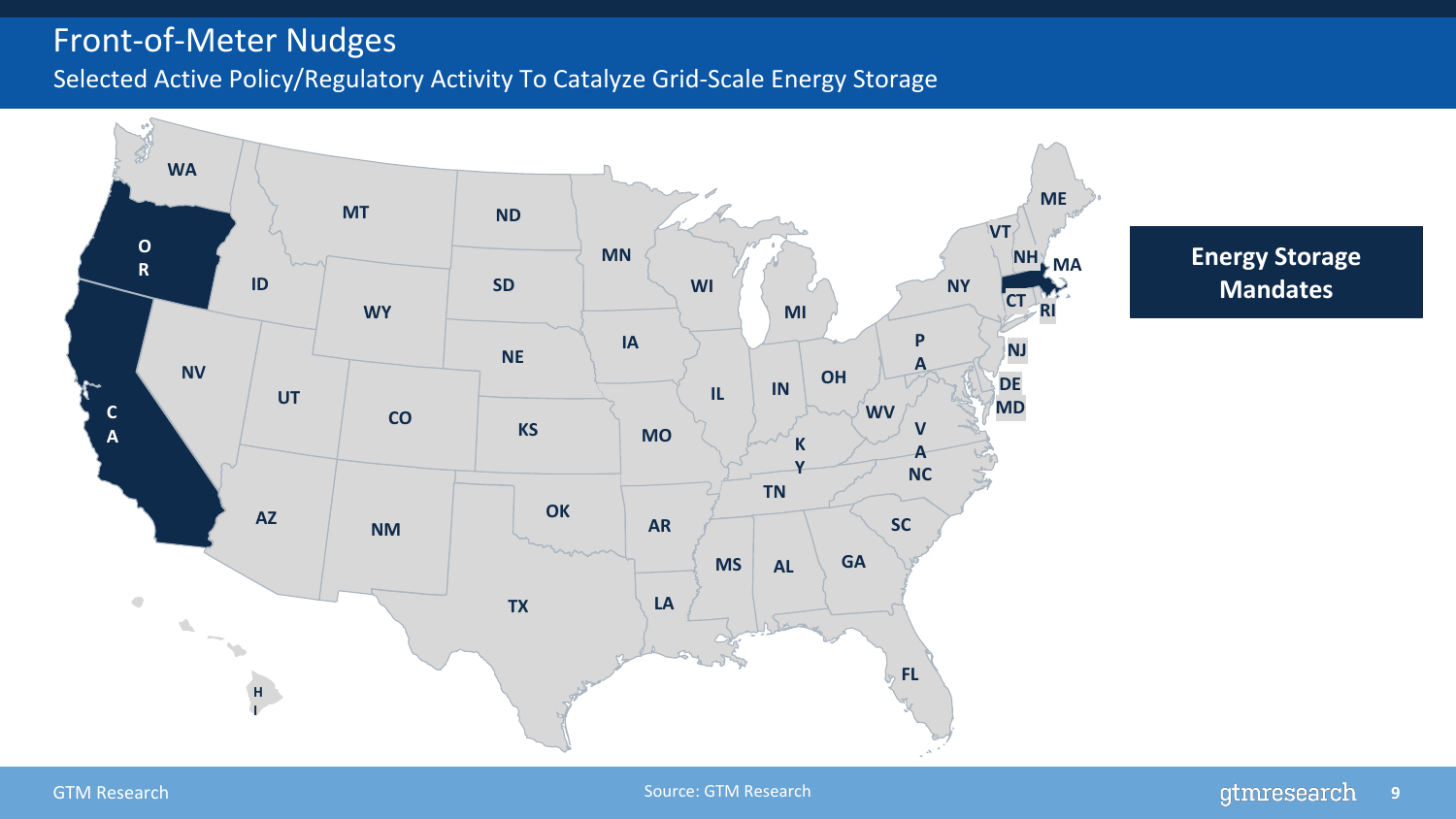### Front-of-Meter Support

Selected Active Policy/Regulatory Activity To Catalyze Grid-Scale Energy Storage



**Energy Storage Mandates**

**Grid Modernization Programs / Utility IRPs**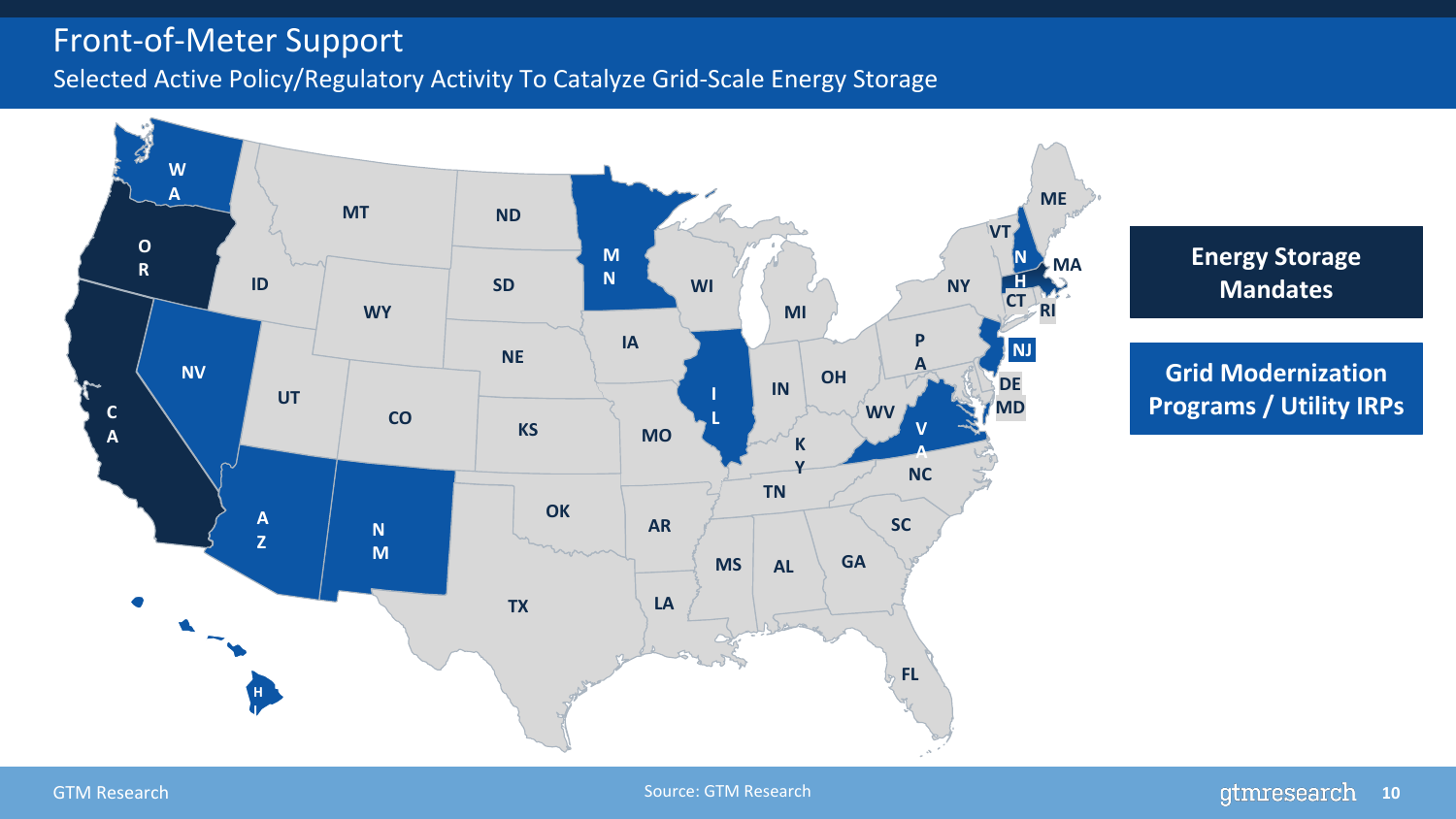### Front-of-Meter Support

Selected Active Policy/Regulatory Activity To Catalyze Grid-Scale Energy Storage

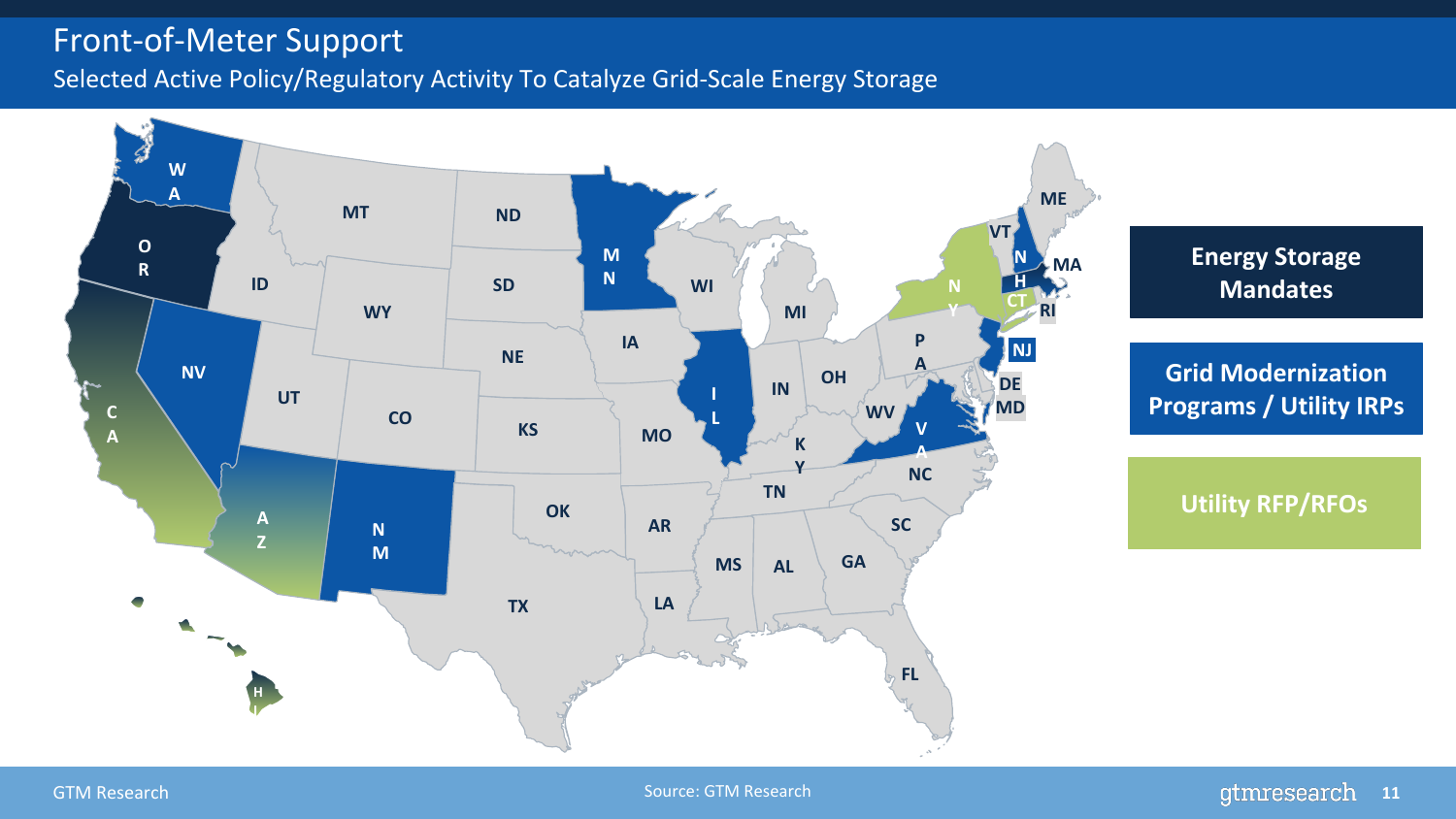### FERC NOPR Has Potential to Expedite Energy Storage Participation

#### **Proposed FERC Requirements**

![](_page_12_Picture_2.jpeg)

Source: *FERC Electric Storage Participation in Markets Operated by Regional Transmission Organizations and Independent System Operators*, Dockets AD16-20 and AD16-23